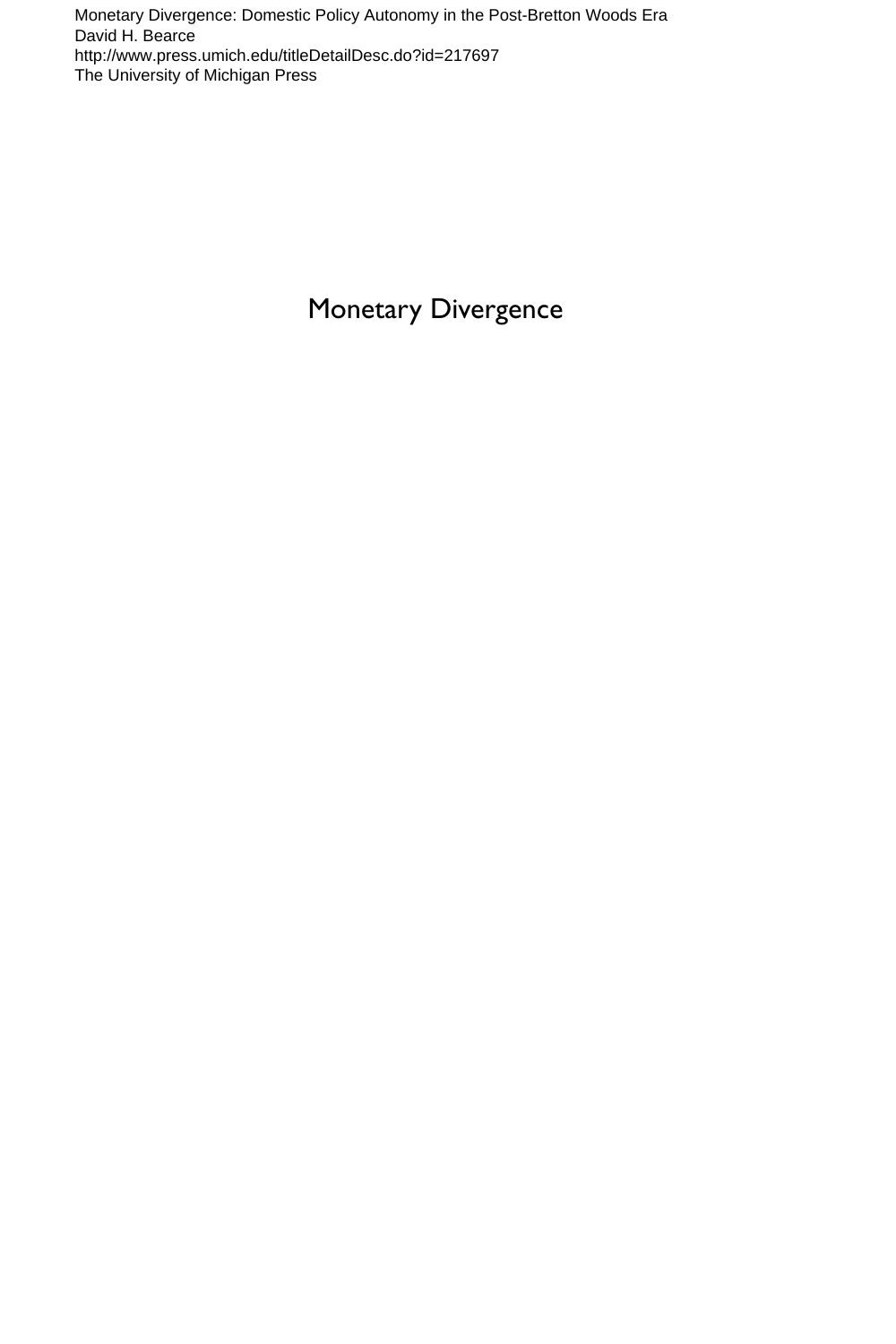#### **Michigan Studies in International Political Economy**

SERIES EDITORS: Edward Mansfield and Lisa Martin

Michael J. Gilligan *Empowering Exporters: Reciprocity, Delegation, and Collective Action in American Trade Policy*

Barry Eichengreen and Jeffry Frieden, Editors *Forging an Integrated Europe*

Thomas H. Oatley *Monetary Politics: Exchange Rate Cooperation in the European Union*

Robert Pahre *Leading Questions: How Hegemony Affects the International Political Economy*

Andrew C. Sobel *State Institutions, Private Incentives, Global Capital*

Roland Stephen *Vehicle of Influence: Building a European Car Market*

William Bernhard *Banking on Reform: Political Parties and Central Bank Independence in the Industrial Democracies*

William Roberts Clark *Capitalism, Not Globalism: Capital Mobility, Central Bank Independence, and the Political Control of the Economy*

Edward D. Mansfield and Brian M. Pollins, Editors *Economic Interdependence and International Conflict: New Perspectives on an Enduring Debate*

Kerry A. Chase *Trading Blocs: States, Firms, and Regions in the World Economy*

David H. Bearce *Monetary Divergence: Domestic Policy Autonomy in the Post–Bretton Woods Era*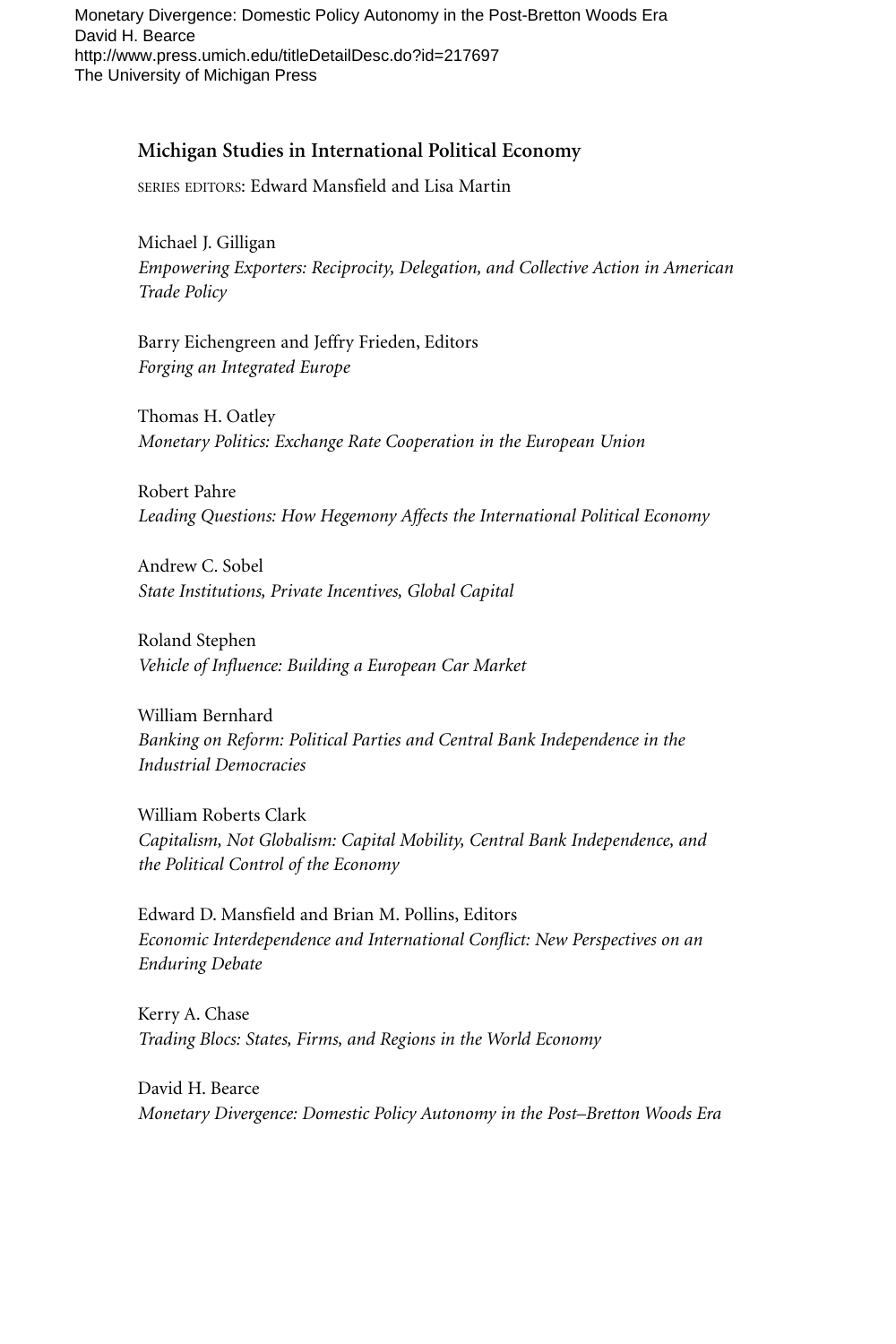# Monetary Divergence

# Domestic Policy Autonomy in the Post–Bretton Woods Era

DAVID H. BEARCE

The University of Michigan Press *Ann Arbor*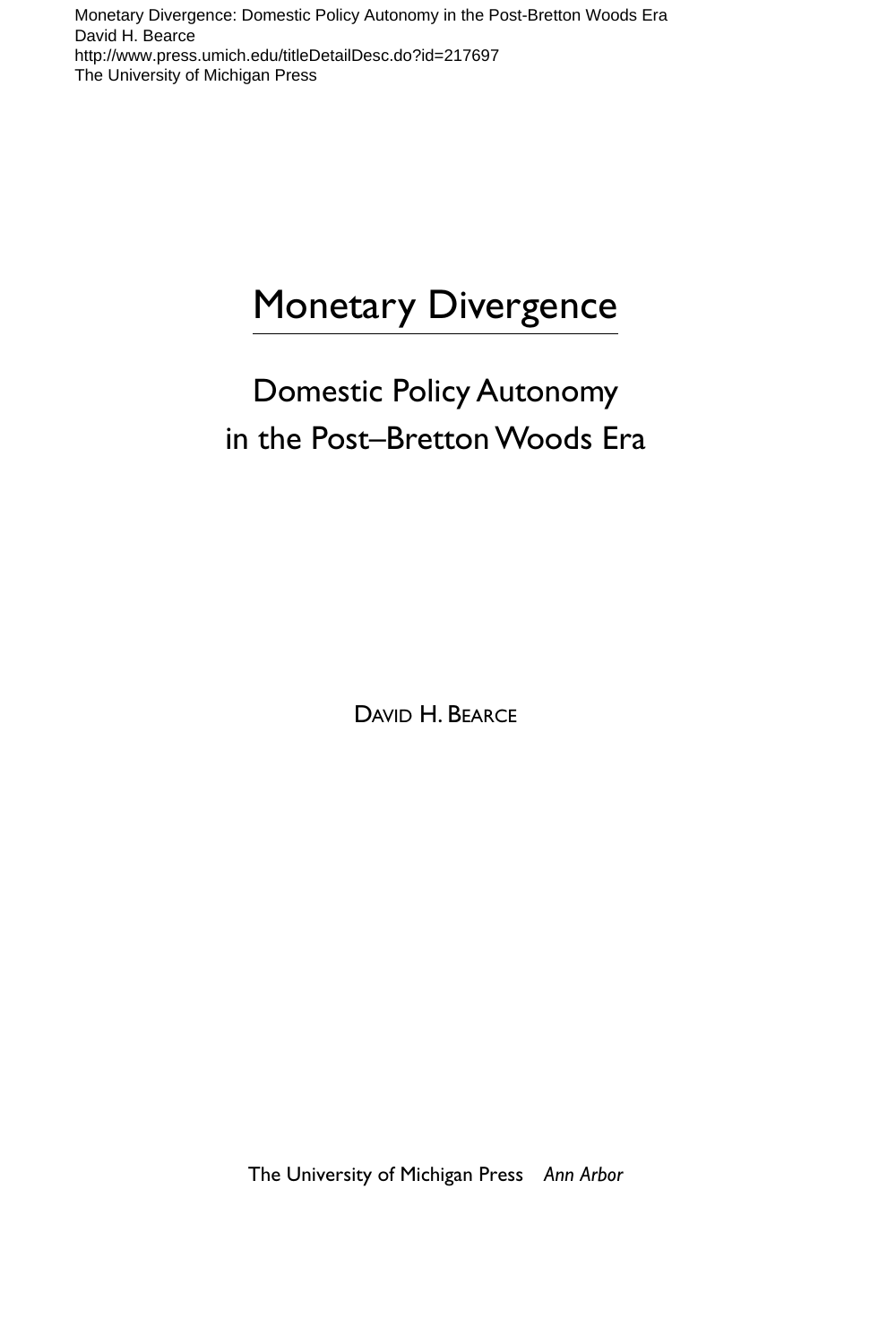> Copyright © by the University of Michigan 2007 All rights reserved Published in the United States of America by The University of Michigan Press Manufactured in the United States of America  $@$  Printed on acid-free paper

2010 2009 2008 2007 4321

No part of this publication may be reproduced, stored in a retrieval system, or transmitted in any form or by any means, electronic, mechanical, or otherwise, without the written permission of the publisher.

*A CIP catalog record for this book is available from the British Library.*

Library of Congress Cataloging-in-Publication Data

Bearce, David H., 1967– Monetary divergence : domestic policy autonomy in the post–Bretton Woods era / David H. Bearce. p. cm. — (Michigan studies in international political economy) Includes bibliographical references and index. ISBN-13: 978-0-472-09961-0 (cloth : alk. paper) ISBN-10: 0-472-09961-2 (cloth : alk. paper) ISBN-13: 978-0-472-06961-3 (pbk. : alk. paper) ISBN-10: 0-472-06961-6 (pbk. : alk. paper) 1. Monetary policy—History—20th century. 2. International finance—History—20th century. 3. Macroeconomics—History—20th century. I. Title. II. Series. HG230.3.B43 2007 339.5'3—dc22 2006015258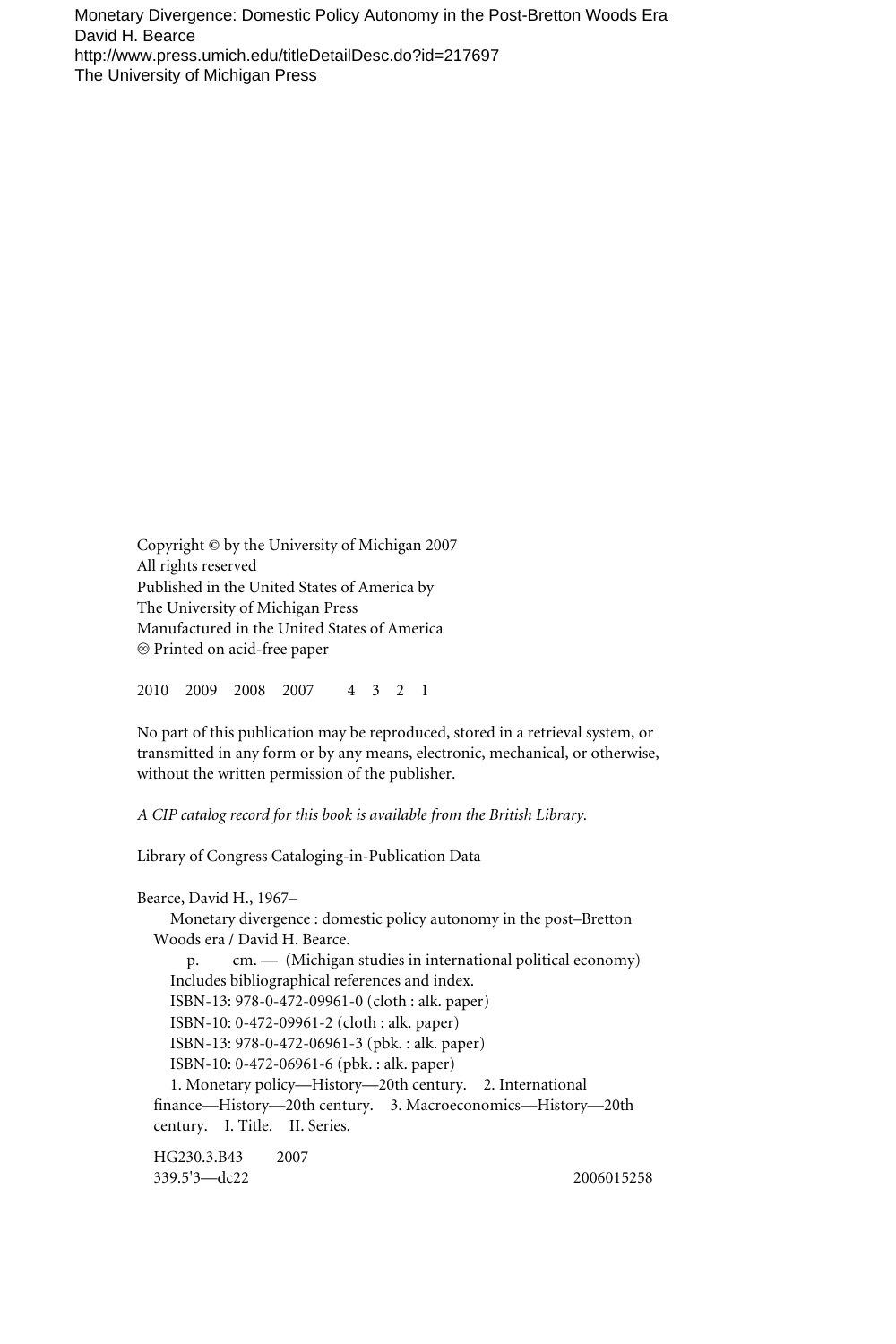> *To Dana, whose loving support made this book and everything else possible*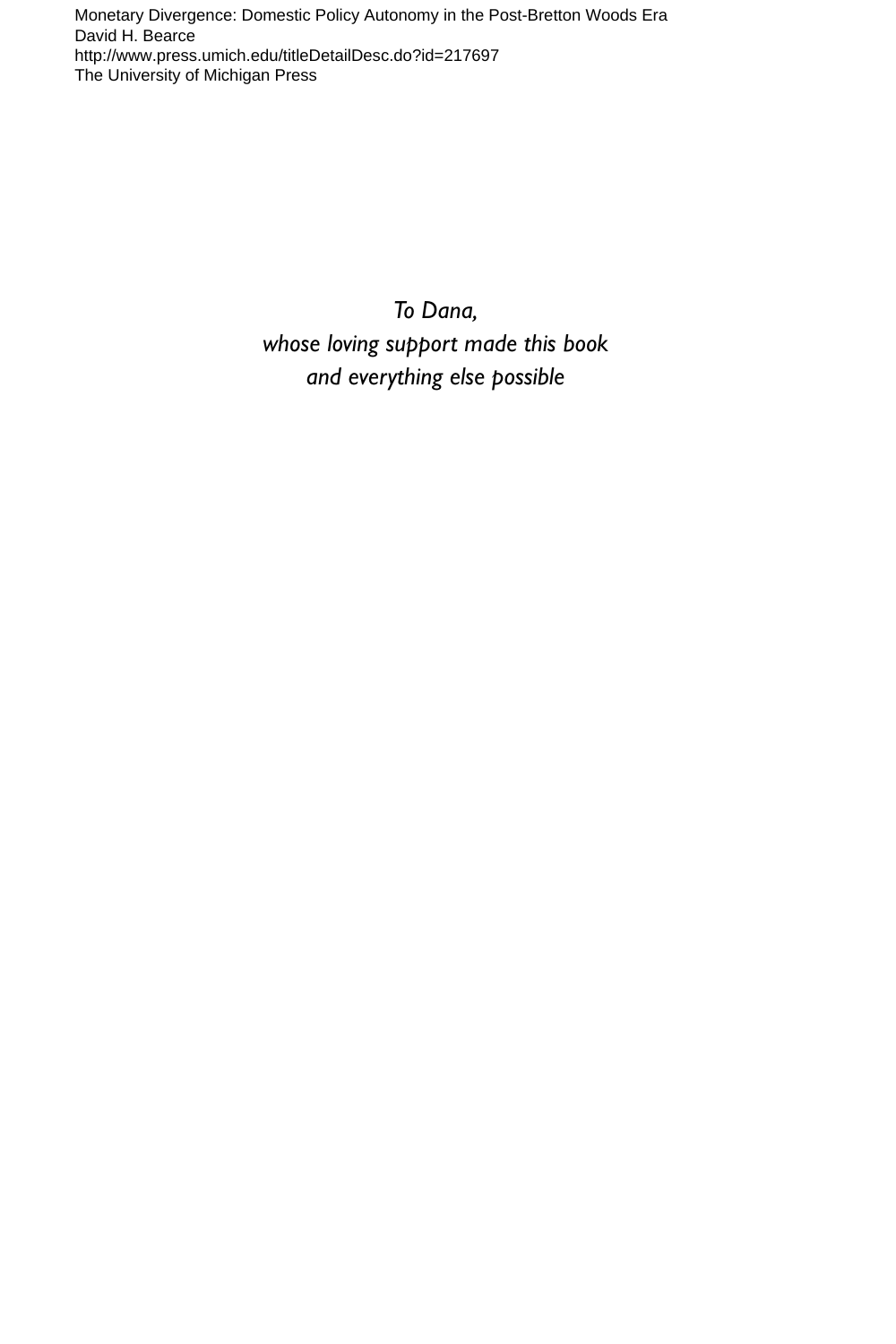## **Contents**

|           | List of Tables                                     | ix   |
|-----------|----------------------------------------------------|------|
|           | List of Figures                                    | xi   |
|           | Acknowledgments                                    | xiii |
| Chapter 1 | Introduction                                       | 1    |
| Chapter 2 | The Monetary Convergence Hypothesis                | 13   |
| Chapter 3 | Evidence of Monetary Divergence                    | 31   |
| Chapter 4 | From Fiscal to Monetary Divergence                 | 53   |
| Chapter 5 | Explaining Divergence in the Policy Mix            | 73   |
| Chapter 6 | Illustrating Partisan Divergence in the Policy Mix | 99   |
| Chapter 7 | Expanding the Argument                             | 125  |
|           | References                                         | 139  |
|           | Index                                              | 153  |
|           |                                                    |      |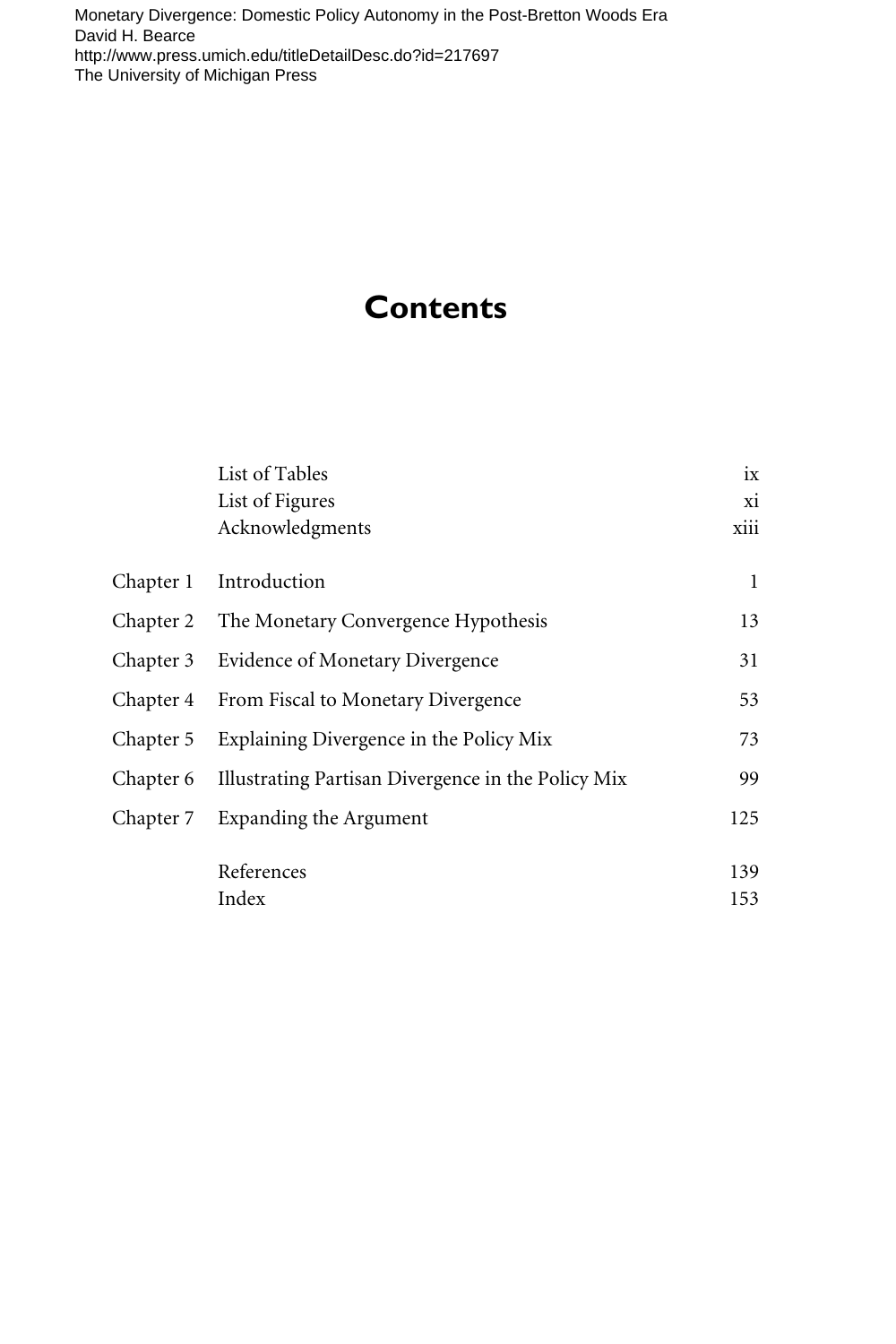### **Tables**

| 1. Three Waves of Political Science Literature on Monetary<br>Policy Convergence                                                  | 2  |
|-----------------------------------------------------------------------------------------------------------------------------------|----|
| 2. Estimates of the Trade-off between Monetary Autonomy and<br>Exchange Rate Variability                                          | 42 |
| 3. Estimates of Government Spending on the Policy Interest Rate                                                                   | 65 |
| 4. Hypothesized Relationships between Domestic Political Factors and<br>National Policy Instruments and Exchange Rate Variability | 89 |
| 5. Estimates of Domestic Political Factors on National Policy<br>Instruments and Exchange Rate Variability                        | 92 |
| 6. Three Theories of Partisan Economic Policy Goals and Instruments                                                               | 94 |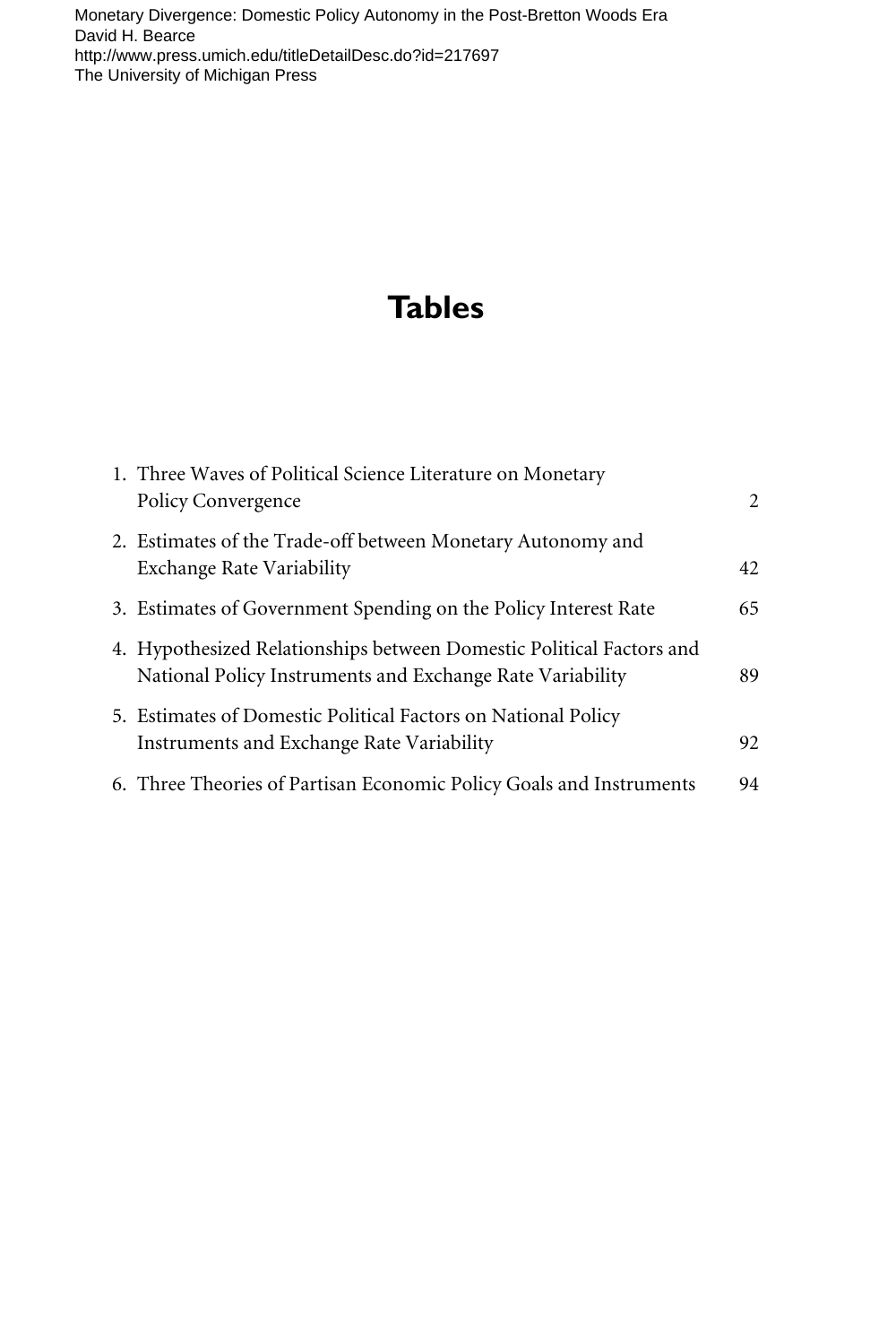## **Figures**

| 1. Three International Monetary Policy Orientations                                                             | 17  |
|-----------------------------------------------------------------------------------------------------------------|-----|
| 2. Examples of Different International Monetary Orientations                                                    | 18  |
| 3. The International Monetary Orientation Predicted by the<br>Systematic Monetary Policy Convergence Hypothesis | 21  |
| 4. Average OECD Exchange Rate Variability, 1973-97                                                              | 39  |
| 5. Average OECD Financial Openness, 1973-93                                                                     | 43  |
| 6. The Marginal Effect of Monetary Autonomy (MONAUT)<br>on Exchange Rate Variability (EXRCV)                    | 44  |
| 7. The Hypothesized Trend toward Systematic Monetary<br>Policy Convergence                                      | 47  |
| 8. Average OECD Nominal Interest Rate Differential, 1973-97                                                     | 49  |
| 9. Variation in OECD Monetary Autonomy, 1973-97                                                                 | 50  |
| 10. Different Fiscal and Monetary Policy Mixes                                                                  | 60  |
| 11. The Fiscal and Monetary Strategic Game                                                                      | 61  |
| 12. Internal Policy Choices Leading to External Policy Convergence                                              | 68  |
| 13. Internal Policy Choices Leading to Domestic Policy Autonomy                                                 | 69  |
| 14. Exchange Rate Stability and the Policy Mix                                                                  | 70  |
| 15. Linking Fiscal Policy, Monetary Policy, and Exchange Rate Stability                                         | 75  |
| 16. Partisan Policy Mix Divergence                                                                              | 97  |
| 17. Identifying the French and British Cases                                                                    | 101 |
| 18. French Monetary Policy Autonomy, 1980-95                                                                    | 106 |
| 19. French Government Spending, 1981–95                                                                         | 108 |
|                                                                                                                 |     |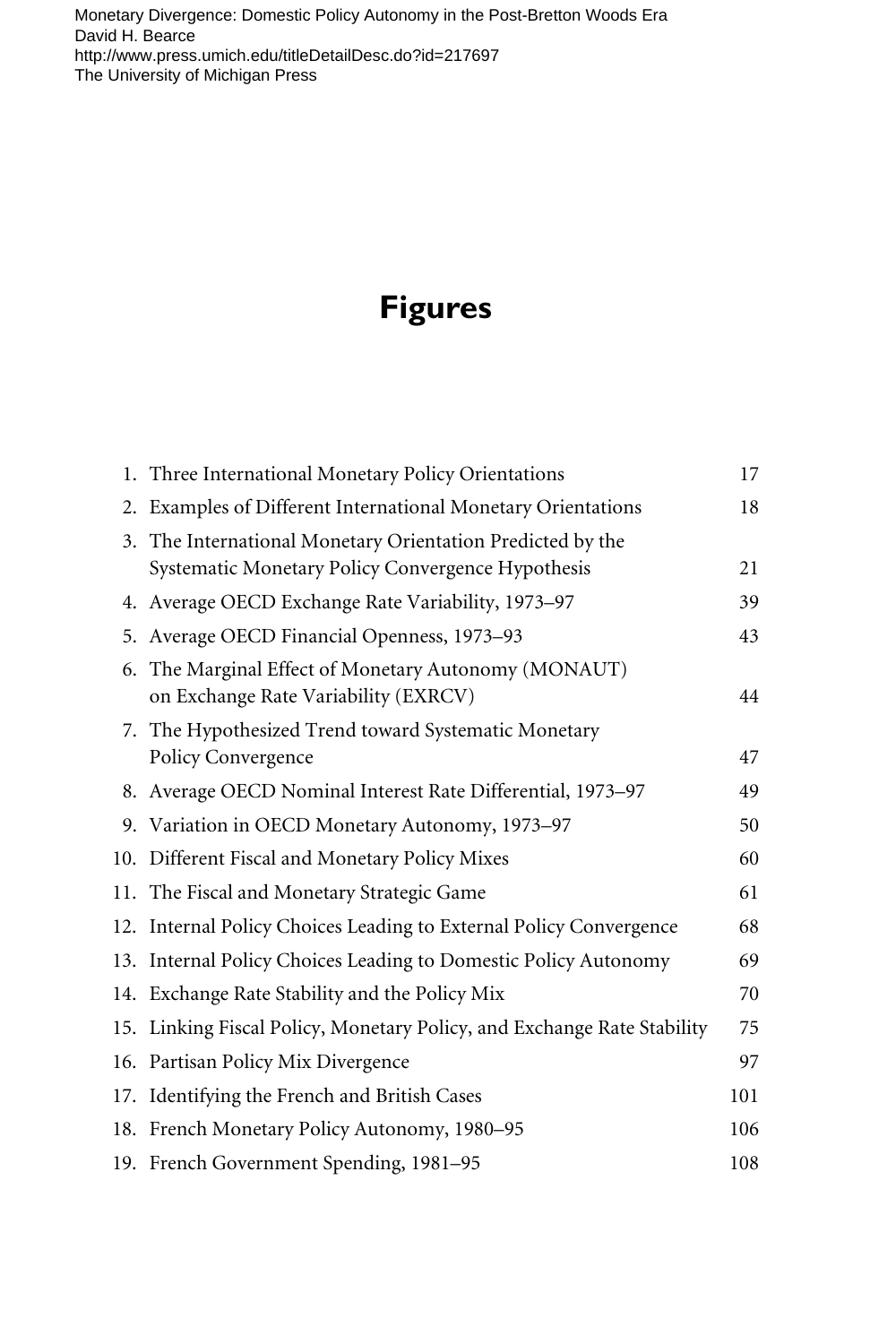#### xii **Figures**

| 20. The Socialists' New Left Policy Mix        | 110 |
|------------------------------------------------|-----|
| 21. The Conservatives' Neoliberal Policy Mix   | 115 |
| 22. British Exchange Rate Variability, 1982-96 | 118 |

23. 1997 Decisions concerning the EMU 133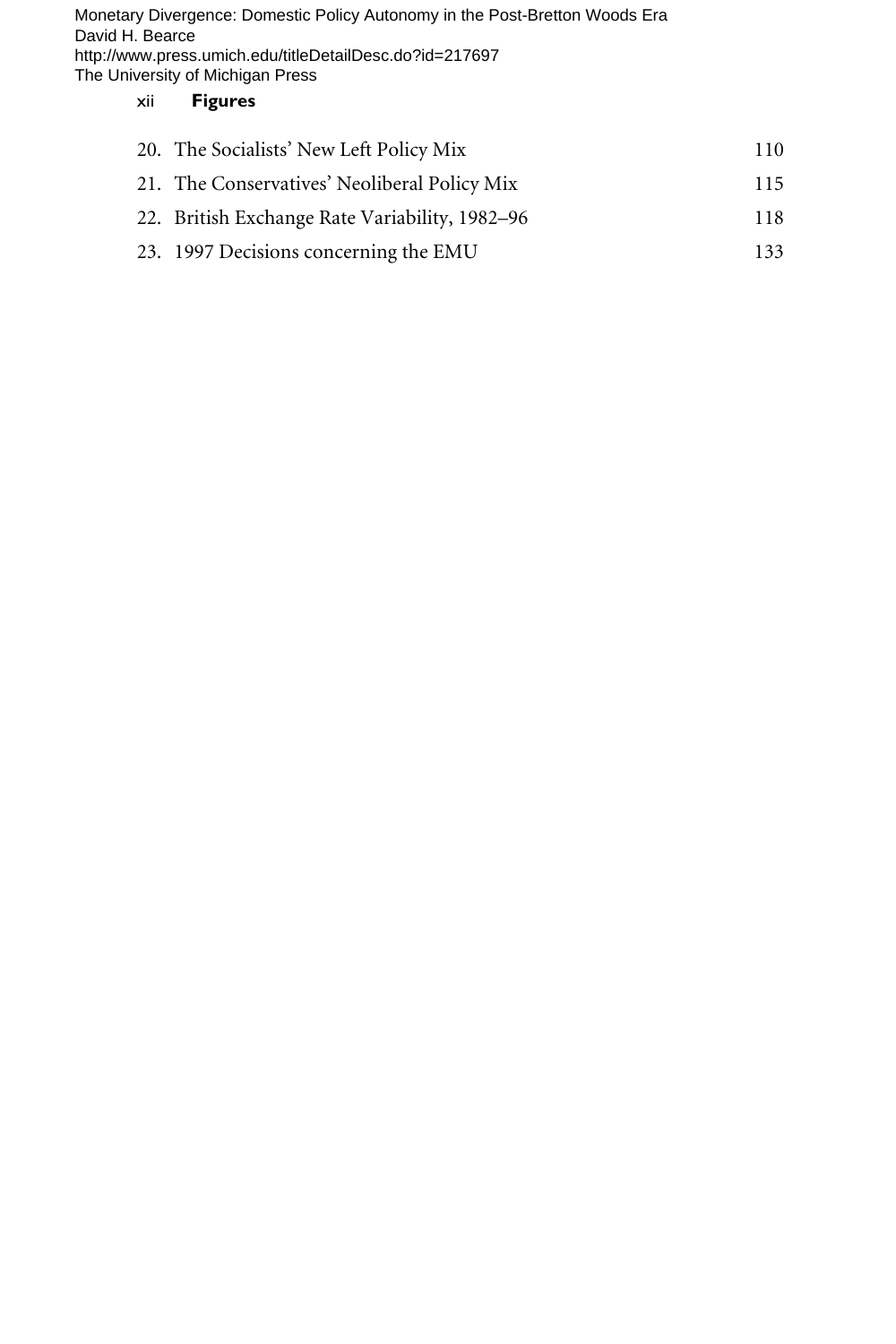### **Acknowledgments**

I would like to thank three different research communities for the valuable contributions that they provided to the research presented in this book. Because the very first version of this research project took the form of my doctoral dissertation at Ohio State University, I begin by offering my thanks to Ed Mansfield, David Rowe, Tim Frye, and Eric Fisher for helping me get started on the project and for then keeping me on track. I also thank a fellow student in the field of international political economy (IPE) at Ohio State, Pat McDonald, who provided lots of useful comments on the many drafts of my chapters and papers related to monetary policy divergence among advanced industrial democracies.

My second round of thanks goes to the research community at the University of Pittsburgh, where I began writing this book as an assistant professor. I am grateful to my colleagues in the Department of Political Science, including David Barker, Chris Bonneau, Chuck Gochman, Michael Goodhart, Mark Hallerberg, Anibal Perez-Linan, Sebastian Saiegh, Dan Thomas, and Tony Walters for substantive and methodological comments or suggestions that found their way into the manuscript. In particular I also thank Nita Rudra, who volunteered to read multiple drafts of the manuscript. Her insightful feedback led me to restructure my arguments in an effort to reach a broader IPE audience.

My third research community is the ever-expanding set of scholars devoted to international and comparative monetary politics. For instructive comments on these topics, as well as for setting professional examples that I have deliberately tried to imitate, I thank Bill Bernhard, Lawrence Broz, Bill Clark, Mark Hallerberg, and Jerry Cohen. I also offer sincere thanks to Jonathan Kirshner and Eric Helleiner, who organized a workshop devoted to the manuscript for this book in November 2005 at Cornell University. I feel honored that so many